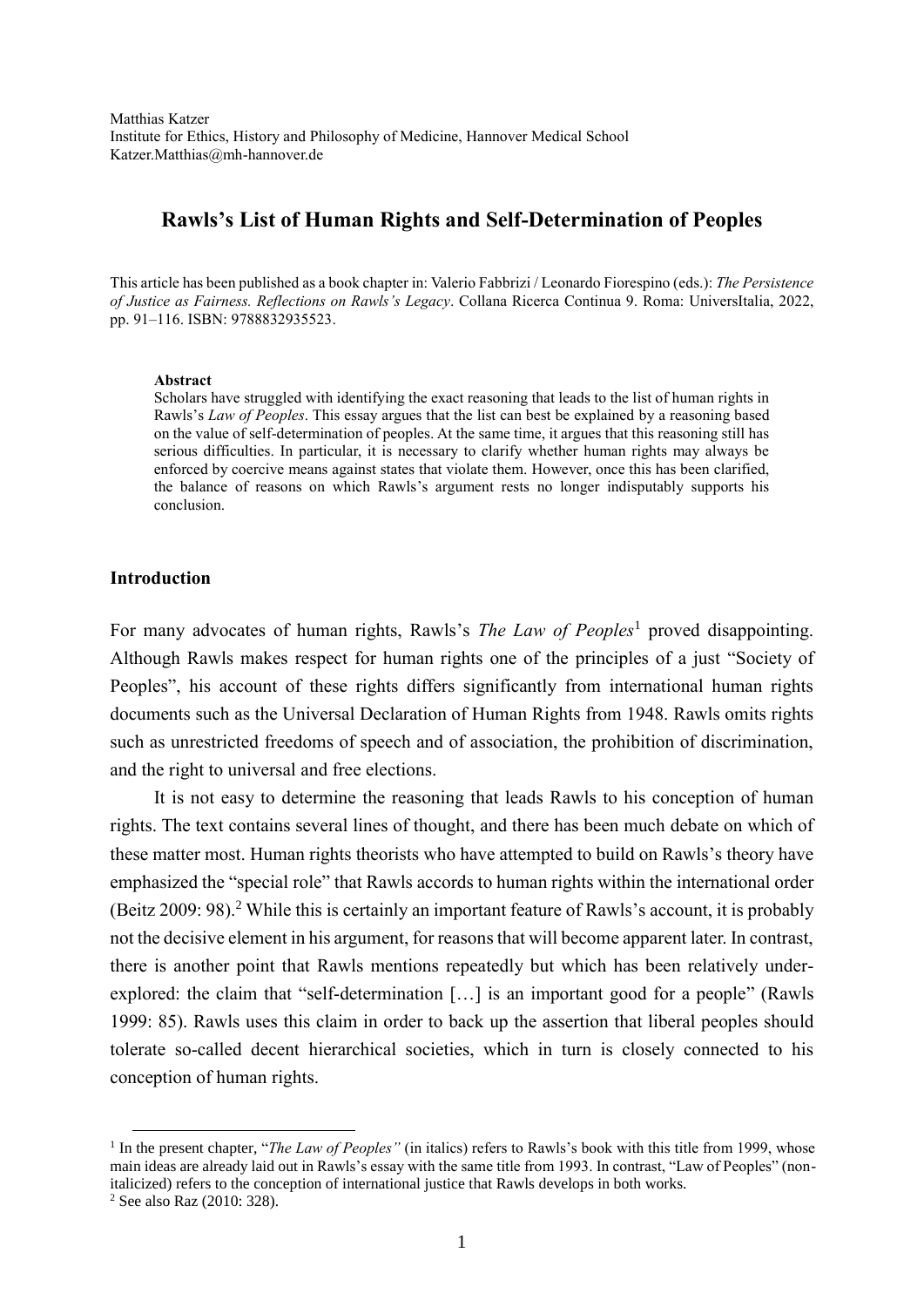In this chapter, I attempt to reconstruct an argument for Rawls's conception of human rights which is based on his claim about the value of self-determination of peoples. I want to show that such an argument provides a better explanation for Rawls's view than other arguments that have been discussed in the literature. At the same time, I argue that it still has serious difficulties. In particular, it is necessary to clarify whether human rights may always be enforced by coercive means against states that violate them. Once this has been done, the balance of reasons on which the argument rests no longer indisputably supports its conclusion.

I start by describing the central features of Rawls's conception of human rights in the framework of the *Law of Peoples*. I then examine three problems with interpreting his position. Next, I review several proposals for how Rawls might justify his list of human rights, concluding that they furnish at best only part of his reasoning. I then present an argument based on the value of self-determination. Finally, I identify three difficulties with this argument.

### **1. Human Rights in the Justificatory Framework of Rawls's** *Law of Peoples*

As many scholars have noted, the *Law of Peoples* builds on Rawls's *Political Liberalism*. 3 While this latter work asks what rules may legitimately be imposed on the citizens of a modern liberal society, the *Law of Peoples* asks what rules for an international order would be legitimate. It does so from the perspective of a liberal society, i.e. a society which guarantees all citizens the basic rights and liberties of a constitutional regime and assures them the requisite goods to make effective use of their freedoms (Rawls 1999: 14). <sup>4</sup> Thus, it asks what kind of norms should govern the relations between different societies (Rawls 1999: 42).

In order to answer this question, Rawls uses the original position, the justificatory procedure developed in *A Theory of Justice* and *Political Liberalism,* and takes it to the international level. At this level, representatives of different societies must agree on a set of norms.

The international original position has two stages. In a first stage, only societies that are committed to liberal principles are represented and agree to a set of principles of the Law of Peoples. At the second stage, Rawls aims to show that certain nonliberal societies (so-called decent hierarchical societies and possibly others) can adhere to this same set of principles and should therefore be accepted as "members in good standing" of the international order. Other types of societies which are not able or willing to respect the principles of the international order are not represented in either stage of the original position. The appropriate conduct towards these societies is determined largely by asking how they can be induced or helped to become societies that respect the international order.

 $\overline{\phantom{a}}$ 

<sup>&</sup>lt;sup>3</sup> For example, Wenar (2006: 100ff.).

<sup>4</sup> See also Rawls (1993: 166).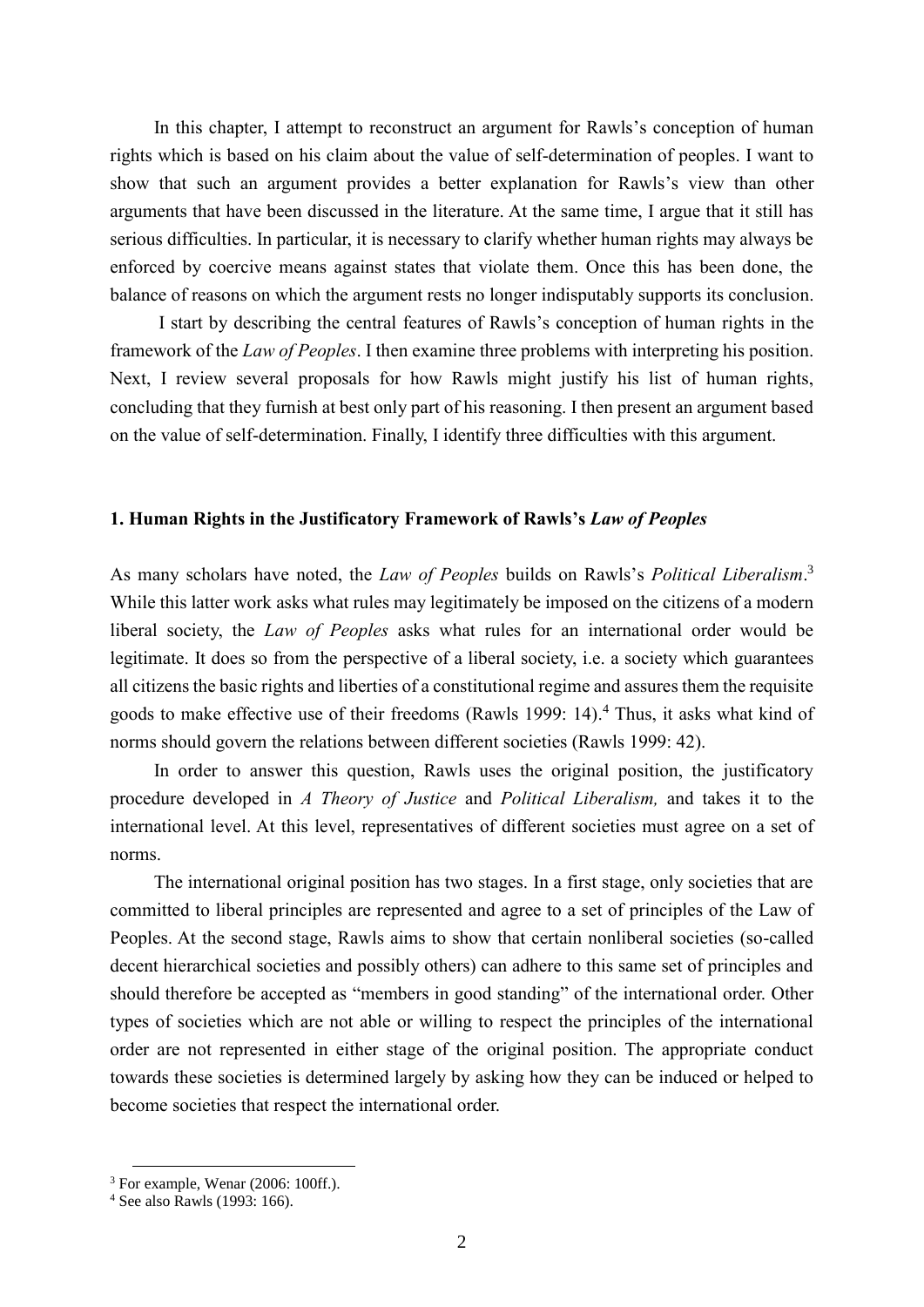The design of the international original position has been criticized by many who nevertheless support the idea of the original position in the case of a single society. Several authors have claimed that individuals, not societies, should be represented in a global original position.<sup>5</sup> They have argued that the international order ultimately has to be acceptable to the individuals that are governed by it, not to their societies which can have different interests. In response, others have attempted to show that the justificatory framework is coherent with Rawls's prior work. One argument for this is that in Rawls's political liberalism, the justification of political norms must start from ideas found in the political culture of a society. On the global level, the public political culture contains few ideas about how persons should relate to each other, but many ideas about the proper relations between peoples (Wenar 2006: 102 f.). We should therefore regard peoples as the central agents on this level. A further argument is that Rawls regards peoples as collective agents which are constituted, among others, by "shared ideas that are capable of being articulated into a theory of justice" (Pettit 2006: 48). In this chapter, I assume that Rawls's procedure can be defended in this or another way.

Human rights are treated at both stages of Rawls's procedure. At the first stage, the duty of all societies to honor human rights is one of the principles that is decided by the representatives of liberal peoples.<sup>6</sup> However, it is only in the discussion of the second stage that Rawls explicates the content and role of human rights. The aim of this stage is to show that decent hierarchical societies, which do not meet liberal standards of justice but the less demanding criteria of "decency", support the same principles of the Law of Peoples and should be "tolerated" by liberal societies. Fulfillment of human rights is one of the criteria of decency.<sup>7</sup>

Yet being a criterion of decency is not an exhaustive description of the role that human rights are supposed to play in the Law of Peoples. In a central passage, Rawls characterizes this role by the following features:

1. Their fulfillment is a necessary condition of the decency of a society's political institutions and of its legal order [...].

2. Their fulfillment is sufficient to exclude justified and forceful intervention by other peoples, for example, by diplomatic and economic sanctions, or in grave cases by military force.

3. They set a limit to the pluralism among peoples (Rawls 1999: 80).

Rawls elsewhere possibly adds a fourth feature of human rights, stating that they are "necessary conditions of any system of social cooperation" (Rawls 1999: 68). It may be questioned whether these features are in accordance with each other. I will return to this topic in the next section.

As to the content of human rights, according to Rawls, human rights consist only in "a proper subset of the rights possessed by citizens in a liberal constitutional democratic regime"

<sup>5</sup> Beitz (2000: 683); Pogge (2004: 1744f.); Tan (1998: 287). The text by Tan is based on Rawls's essay from 1993 rather than the book from 1999, but the point in question is identical in both texts.

<sup>6</sup> Rawls (1999: 37).

<sup>7</sup> Further criteria are: they must have a "decent consultation hierarchy" through which all groups of the society can express their dissent with the government; they must be non-aggressive towards other peoples, and the law must be based on a common good conception of justice that imposes duties on all individuals and that is administered in good faith by officials. See Rawls (1999: 64-66).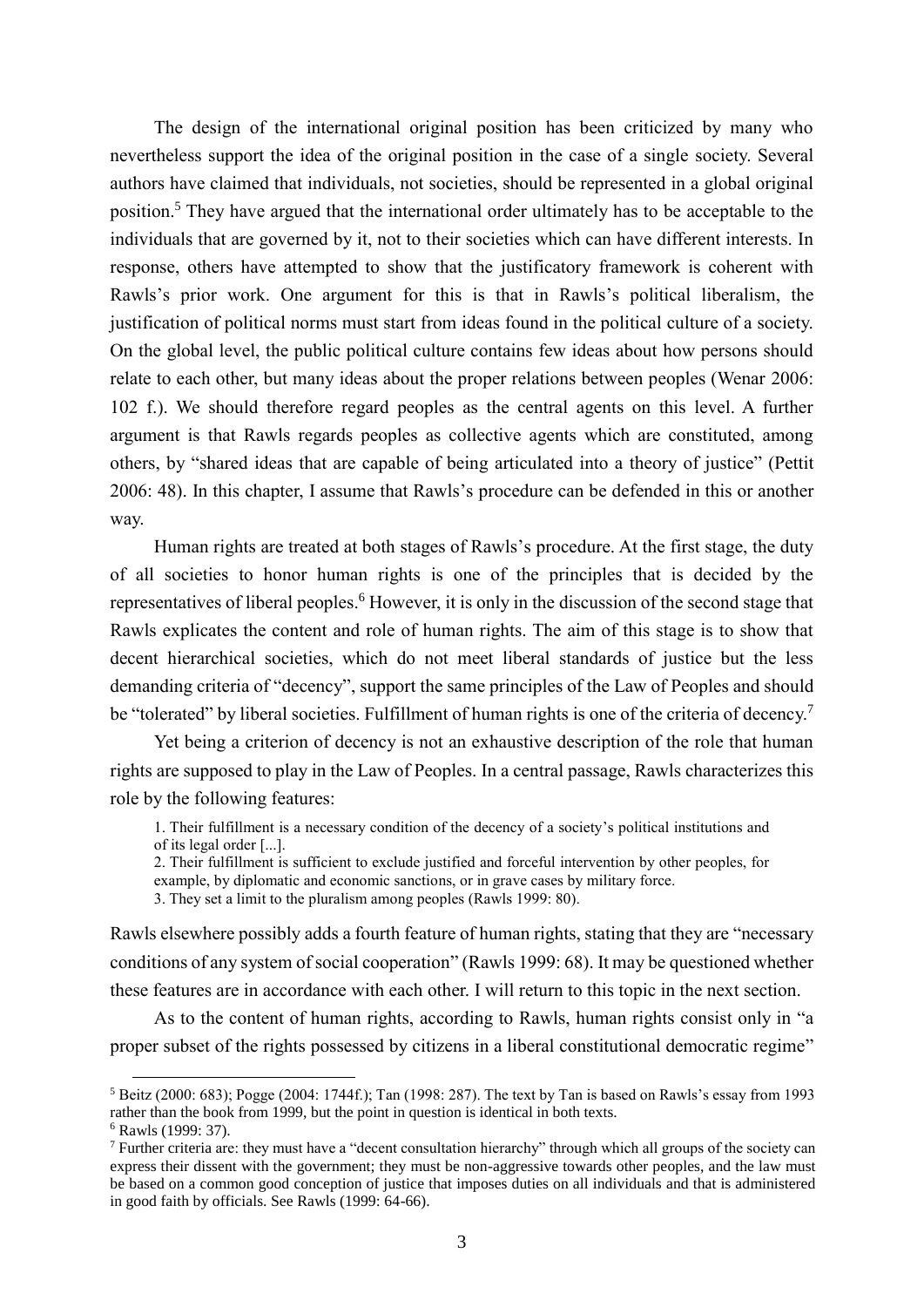(Rawls 1999: 81). This is not surprising since decent hierarchical societies are supposed to fulfill them as well. To be sure, human rights are supposed to cover more than an existential minimum: besides the right to life and to basic liberty, they also include the right to "a sufficient measure of liberty of conscience" and the rights to personal property and to formal equality (Rawls 1999: 65). They deliberately omit, however, standards which are typical for liberal democracies. They do not forbid all kinds of discrimination on the grounds of religion (and possibly other criteria);<sup>8</sup> they do not encompass the full equal liberties possessed by citizens in a liberal democracy, but only "a sufficient measure" of these liberties;<sup>9</sup> and they do not contain the right to equal political participation, but only to participate in accordance with a "decent consultation hierarchy" (Rawls 1999: 71ff.).

In all these aspects, Rawls's human rights fall short of the human rights contained in prominent international legal documents, such as the Universal Declaration of Human Rights (UDHR) from 1948. His conception leaves out, among others, the commitments to equal human dignity (art. 1 UDHR) and to non-discrimination (art. 2), (full) freedom of expression (art. 19), and the right to participate in elections by universal and equal suffrage (art. 21).<sup>10</sup> The guiding idea behind this view is that the Law of Peoples should not prescribe "the liberal idea that persons are citizens first and have equal basic rights as equal citizens" (Rawls 1999: 69). Human rights, as well as other norms for the relations between societies, are based only on the weaker standard of decency.<sup>11</sup>

Rawls shortened list has led to criticism from various scholars.<sup>12</sup> However, many have found it difficult to identify the reasoning that is supposed to justify this list. The difficulties stem partly from the facts that Rawls provides different considerations at different places and that the relative weight of these is not easy to determine. A further source of difficulties is the interpretation of certain details of his views on toleration and human rights. Hence I will first discuss three problems of interpretation in the following section. Subsequently, I will examine how Rawls's reasoning for his list of human rights has been understood and propose my own view of this reasoning.

**.** 

<sup>8</sup> Rawls states that it is consistent with his conception of human rights that "one religion may legally predominate in the state government". See Rawls (1999: 65 Fn.).

<sup>9</sup> For example, with respect to freedom of religion, there may be an established religion with certain privileges, but all other religions must be allowed to be practiced in peace and without fear. See Rawls (1999: 74).

<sup>&</sup>lt;sup>10</sup> These rights have also been recognized in the International Covenant on Civil and Political Rights from 1966 which has been ratified by the large majority of states. In addition to the mentioned rights, Rawls's conception also omits most economic and social rights, but presumably for different reasons, so this point will not be discussed here.

<sup>&</sup>lt;sup>11</sup> However, Rawls's conception of human rights is more demanding than minimal standards for state conduct as they are conceived in international law under the concept of ius cogens, i.e. peremptory norms of international law which may not be changed by states. While there is no consensus on the content of ius cogens, it has been thought to encompass norms such as prohibition of genocide, prohibition of crimes against humanity, basic rules of international humanitarian law, prohibition of racial discrimination and apartheid, prohibition of slavery, and prohibition of torture. Rawls's rights to a "sufficient measure" of liberty of conscience and to personal property go beyond this list. See Carrillo Salcedo (1997: 593), Cassese (2005: 202-03), and Shaw (2021: 107).

<sup>12</sup> For example, Beitz (2000: 688); Buchanan (2004: 160ff.); Nickel (2007: 100ff.); Nussbaum (2006: 253); Tasioulas (2002: 382ff.).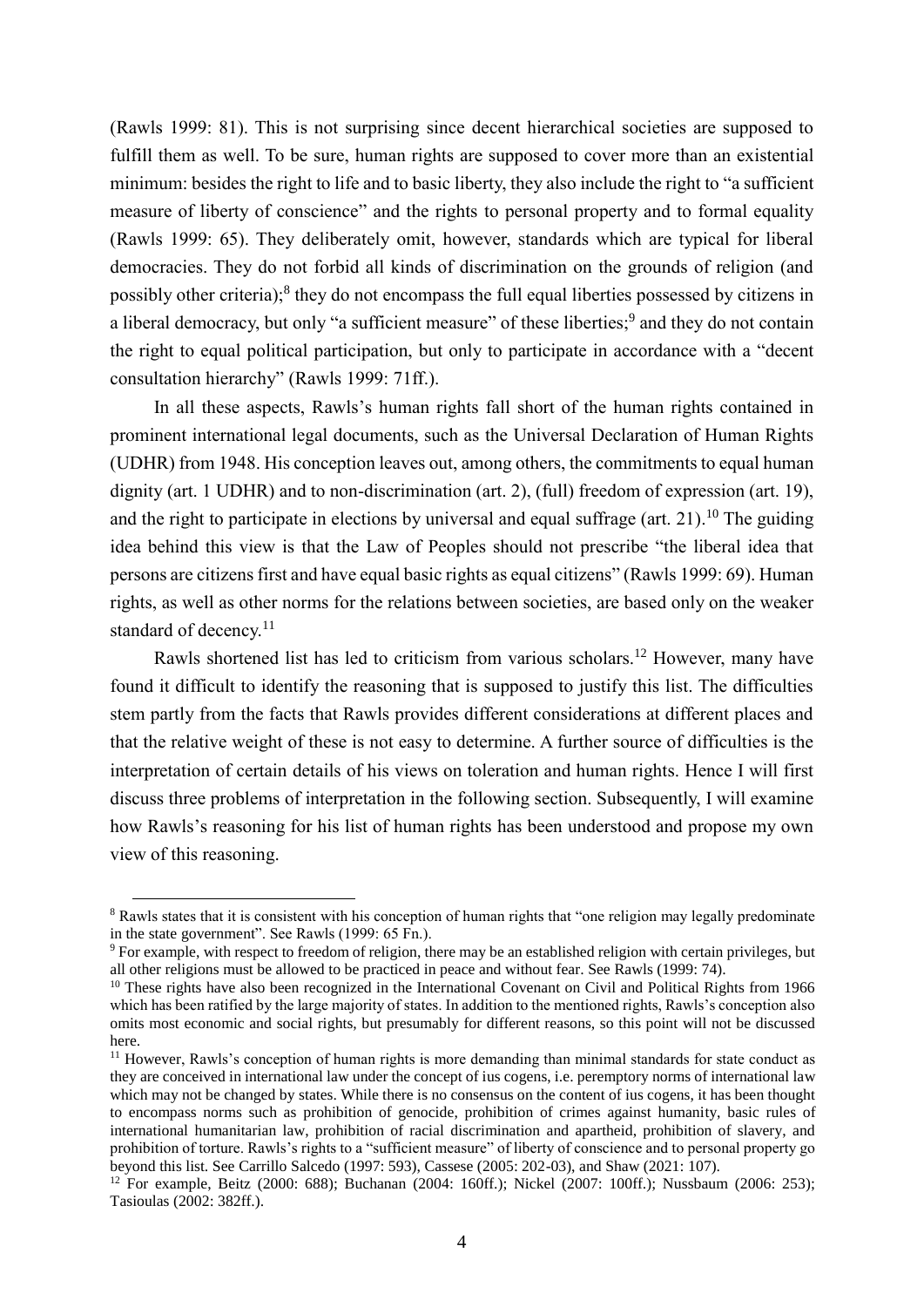### **2. Problems of Interpretation**

Both the concept of toleration and that of human rights raise problems of interpretation. In particular, how both concepts relate to international coercion is problematic.

Societies can act towards other societies in coercive or uncoercive ways. The military occupation of a foreign territory is a clear case of coercive behavior, whereas criticizing another society (without threatening to use force) or offering a reward for certain actions is uncoercive. Rawls is acutely aware of this distinction since he frequently refers to the coerciveness or uncoerciveness of certain measures.<sup>13</sup>

Yet it is not easy to see how he understands international toleration in this respect. Generally speaking, it is uncontroversial that toleration refers to a situation where one society disapproves of certain aspects of the conduct of the other, but it is morally required to *refrain* from certain actions that could halt the conduct of the other society. However, *what types of actions* must be refrained from in order to be tolerant is problematic. Clearly it would be intolerant to force a policy on the other society by coercive means, such as military force, but is it also intolerant to attempt to influence the internal behavior of the other society in uncoercive ways, for example by officially condemning its policies or by denying certain kinds of cooperation?

Rawls seems to give conflicting answers to this question. On the one hand, he makes clear statements in favor of a demanding account of toleration which forbids certain kinds of uncoercive interference: "to tolerate means not only to refrain from exercising political sanctions – military, economic, or diplomatic – to make people change its ways. To tolerate also means to recognize these nonliberal societies as equal participating members in good standing of the Society of Peoples" (Rawls (1999: 59).<sup>14</sup> He emphasizes that the institutional features of decent hierarchical societies "deserve respect" (Rawls 1999: 84). Accordingly, Rawls also disapproves of uncoercive attempts to influence other societies, such as "the granting of subsidies to other peoples as incentives to become more liberal" (Rawls 1999: 85). On the other hand, when replying to objections, Rawls often seems to presuppose that his position is only directed against coercive interferences in other societies. For example, he claims that a "decent hierarchical society meets moral and legal requirements sufficient to override the political reasons we might have for imposing sanctions on, or forcibly intervening with, its people and their institutions and culture" (Rawls 1999: 84).<sup>15</sup>

<sup>13</sup> See, for example, Rawls (1999: 61) or Rawls (1999: 83).

<sup>&</sup>lt;sup>14</sup> Rawls also uses the term "*bona fide* members of the Society of Peoples" to express this idea (61).

<sup>15</sup> See also Rawls's reference to "politically enforced sanctions" (61), his disapproval of "coercively insisting that all societies be liberal" (62) and his claim that the toleration of a decent hierarchical society forbids "imposing sanctions on, or forcibly intervening with, its people and their institutions and culture" (83).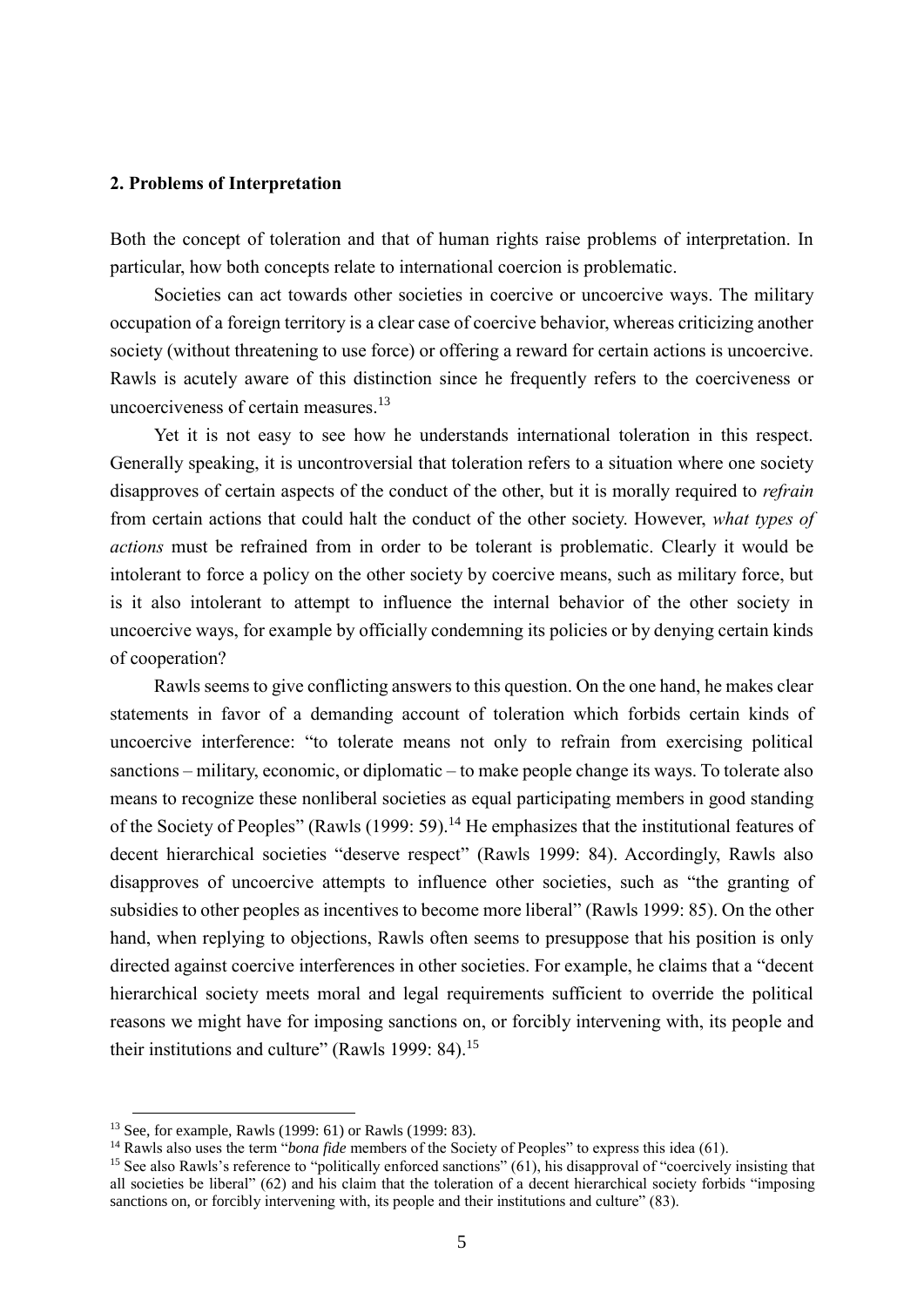How should we interpret Rawls's position, given the conflicting evidence? In light of central elements of the text, it seems preferable to stick to the view that toleration demands more than refraining from coercion. Rawls states this view explicitly, and at length, and he embraces its consequences when he claims that incentives to adopt liberal institutions are unreasonable. In contrast, his remarks about the coercive imposition of liberal norms occur only in passing and when dealing with views other than his own. However, as a consequence, the passages where Rawls refers to international coercion must be treated with caution. We cannot accept without reservation his claim that less international toleration necessarily means more international coercion.

There is a corresponding problem of interpretation for the concept of human rights. As mentioned above, Rawls attributes a number of different roles to human rights. The second of these explicitly refers to coercive international action: the fulfillment of human rights is "sufficient to exclude justified and forceful intervention by other peoples" (Rawls 1999: 80). In contrast, the others do not necessarily do so, in particular the fact that the fulfillment of human rights is "a necessary condition of the decency of a society's political institutions and of its legal order" (Ibid). For the decency of a society means that it is to be tolerated, and toleration probably does not refer exclusively to coercive interactions, as I have just shown. This raises the question if the first role of human rights has to be interpreted in light of the second or the second in light of the first.

Some scholars have chosen the former option, claiming that Rawls conceives human rights "as norms whose violation, if sufficiently extensive and persistent, generates an inprinciple justification for forceful intervention by liberal and decent peoples" (Tasioulas 2007: 86).<sup>16</sup> However, such an interpretation seems doubtful for several reasons. First, Rawls does not say that human rights violations generally justify coercive interventions (not even just "in principle", i.e., that an intervention is justified if it is likely to succeed, is proportional to the possible damages, etc.); he merely says that interventions are *not* justified if human rights are respected. This leaves the possibility open that there are human rights which may never be enforced by coercive intervention. Second, although Rawls's list of human rights is shorter than most lists, it is still too long for a list of those rights that could plausibly justify coercive interventions (even if only in principle). For example, it seems implausible that ensuring the freedom to practice a particular religion can justify a coercive intervention, or that Rawls would think so. Third, as the discussion of toleration has shown, Rawls repeatedly emphasizes that liberal societies may not even offer uncoercive incentives in order to become more liberal. Liberal societies have more demanding duties towards decent ones (i.e., those which fulfill conditions such as respecting human rights) than just to refrain from coercive interference; they must also recognize them "as equal participating members in good standing of the Society of Peoples" (Rawls 1999: 59). This suggests that non-respect for human rights by one society need

<sup>&</sup>lt;sup>16</sup> See also Nickel (2007: 101) and Raz (2010: 328).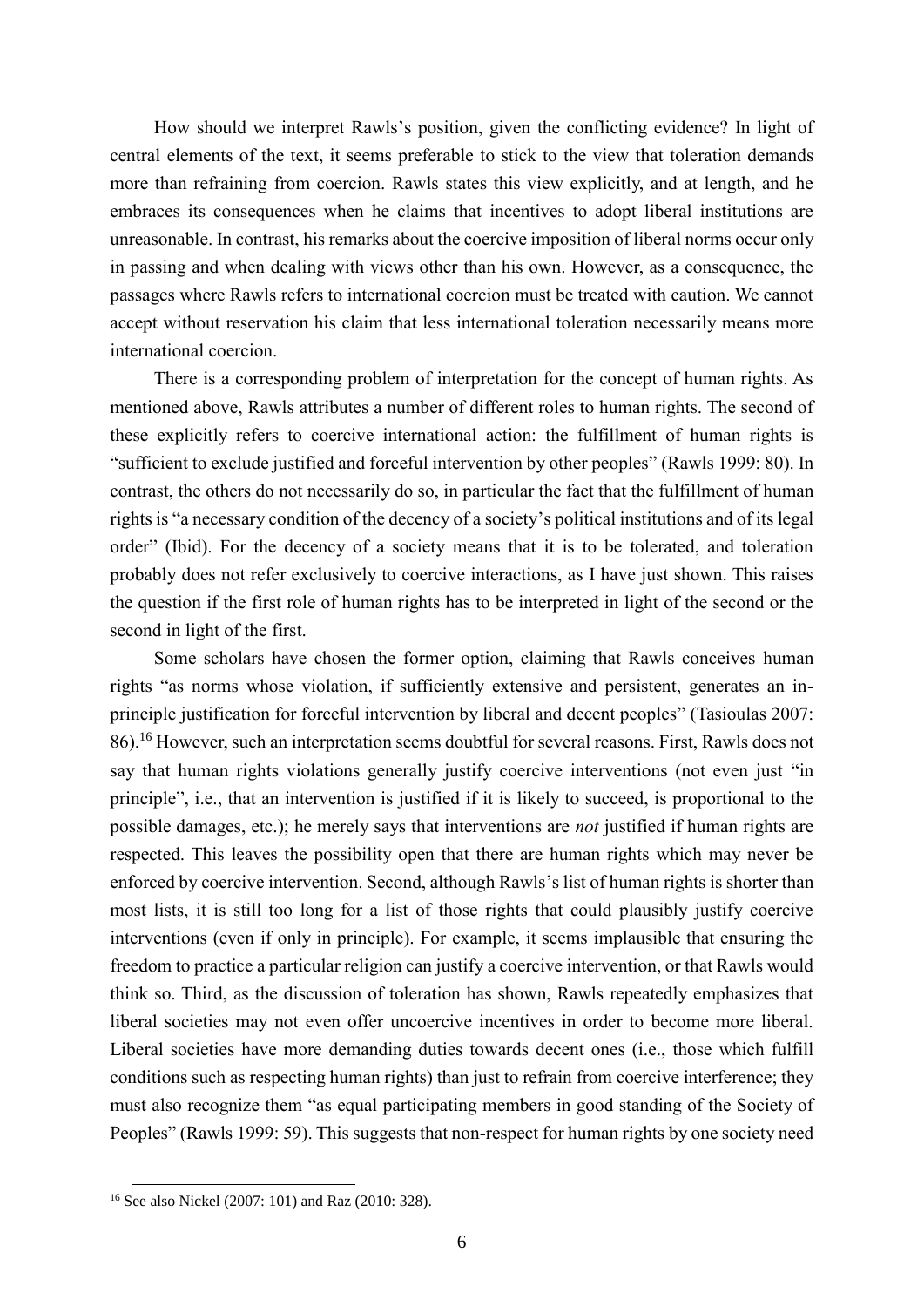not always justify the coercive interference by other societies, but may sometimes justify only softer reactions.

There is a third, more general question about how we should interpret the doctrine of human rights. It concerns the relation between Rawls's theory, which develops an idealized framework for its norms, and normative judgments about the actual international law and political practices. Can we derive from Rawls's theory clear statements about the norms of international law that we should support? If so, does Rawls's doctrine of human rights imply a critique of the currently recognized international legal human rights? Some commentators assume that it does and think Rawls would advocate limiting international legal human rights to the list of rights given in § 8.2.<sup>17</sup> Against this view, David Reidy has argued that human rights in the Law of Peoples and human rights in actual international law are two different types of norms: the former are merely those "rights binding on states regardless of and prior to any consent they may or may not give […]," whereas the latter rest, to a large part, on the consent of the states parties to international treaties (Reidy 2006: 173). In consequence, Reidy thinks that one can consistently both affirm Rawls's shortened conception of human rights and support the human rights practices which are based on the more expansive lists of human rights found in international documents (Reidy 2006: 174).

This argument, however, neglects the fact that international human rights law is embedded into political and social practices which go beyond the strict meaning of the law. Reidy emphasizes that no state is bound by an international human rights treaty if it has not voluntarily become a party to it. From a legal point of view this is clearly true (leaving aside the possibility that certain treaty norms may become customary international law over time).<sup>18</sup> However, widespread political practices create at least informal pressure on many states to subscribe to and comply with these treaties regardless of their own will.<sup>19</sup> For example, some states use human rights as a standard when making decisions about the distribution of development aid.<sup>20</sup> Furthermore, the wording of the treaties themselves suggests that they are to be understood as rules that all states have a *moral* duty to respect, above and beyond any legal obligation: the preamble of the International Covenant on Civil and Political Rights (ICCPR) affirms that states should "promote universal respect for, and observance of, human rights and freedoms". In political practice, international legal human rights are tied to a project, shared by a sizable part of state actors and pursued by varying kinds of uncoercive pressure, to establish them as universally applied standards.

<sup>17</sup> For example Nickel (2007: 101f.); Buchanan (2013: 141f.).

<sup>&</sup>lt;sup>18</sup> While current customary international law may prohibit "gross and large-scale violations of basic human rights," as scholars such as Cassese (2005: 58) argue, it is not the case that all human rights from the UDHR or the two International Covenants are recognized as norms of customary international law.

 $19$  Buchanan emphasizes this point when he argues that "the efficacy of international human rights law exceeds its legal reach" (2013: 26).

<sup>&</sup>lt;sup>20</sup> There is intense debate about the extent and the effects of this practice. See, for example, Chenwi (2022), Nelson/Dorsey (2018), and Nielsen (2013).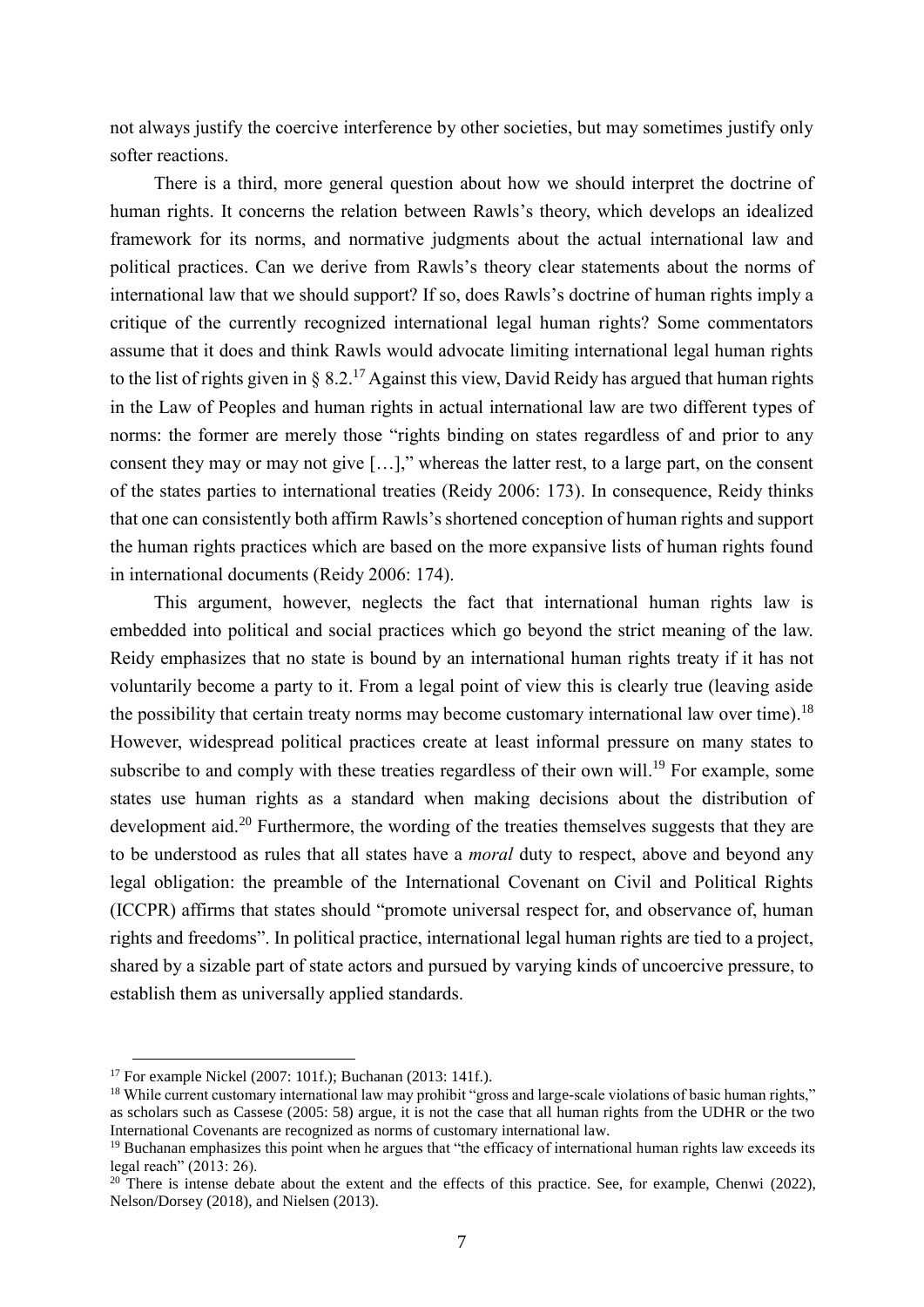As I have shown, Rawls rejects not only that societies try to impose liberal standards internationally by coercive means, but he also thinks that even uncoercive pressure to comply with liberal standards is incompatible with the respect owed to decent societies (Rawls 1999: 84) and condemns the idea "to shape all not yet liberal societies in a liberal direction" (Rawls 1999: 82). Thus, he cannot endorse the practices tied to current legal international human rights as well as some of their stipulations. His theory surely provides no determinate set of rules supposed to become new international law, but it does contain a critique of the existing law.

#### **3. Justifications for Rawls's List of Human Rights**

This last result shows that Rawls's shortened list of human rights challenges both established political practices and the convictions of many scholars. This makes it even more urgent to understand the reasons that Rawls provides for it. In particular, we need to understand how such reasons can be part of a political theory which takes as its starting point the perspective of a society that is committed to the equal political status of all human beings in a society. Furthermore, it is desirable to identify reasons which have a potential to be convincing even to those who do not yet share Rawls's particular claims made in *The Law of Peoples*. At the face of it, Rawls's reasoning sometimes seems to be heavily dependent on the framework and the concepts of his theory, so much so that it appears that central tenets are presupposed rather than argued for. Yet even aside from this challenge, it is difficult to understand Rawls's argument for his list of human rights, since he provides different pieces of argumentation in various places, and it is not easy to see how they work together.

In trying to understand Rawls's reasoning, I will examine the four different arguments that Allen Buchanan has identified (Buchanan 2006: 152ff.). These arguments each make a different critical point against the traditional list of human rights that is based on the equal political status of all citizens. These critical points are the following: 1) the list based on equal political status is "parochial," being designed exclusively for liberal societies; 2) it violates the duty to tolerate associative social forms; 3) it goes beyond the requirements for social cooperation (which should define the content of human rights); 4) it justifies too many international interventions. Although these claims are clearly important for Rawls, I will argue that they are not sufficient to give a satisfactory account of Rawls's reasoning. This is why I will go on to explore the role that Rawls's claim about the value of collective self-determination might play in his reasoning. But first I will consider the four mentioned arguments.

1) After having introduced his list of human rights in § 8.2, Rawls states: "Human rights, as thus understood, cannot be rejected as peculiarly liberal or special to the Western tradition. They are not politically parochial." This suggests that human rights might be "politically parochial" if they were liberal (i.e., if they included the rights possessed by citizens in a liberal democracy). But it is not completely clear what the charge of parochialism means.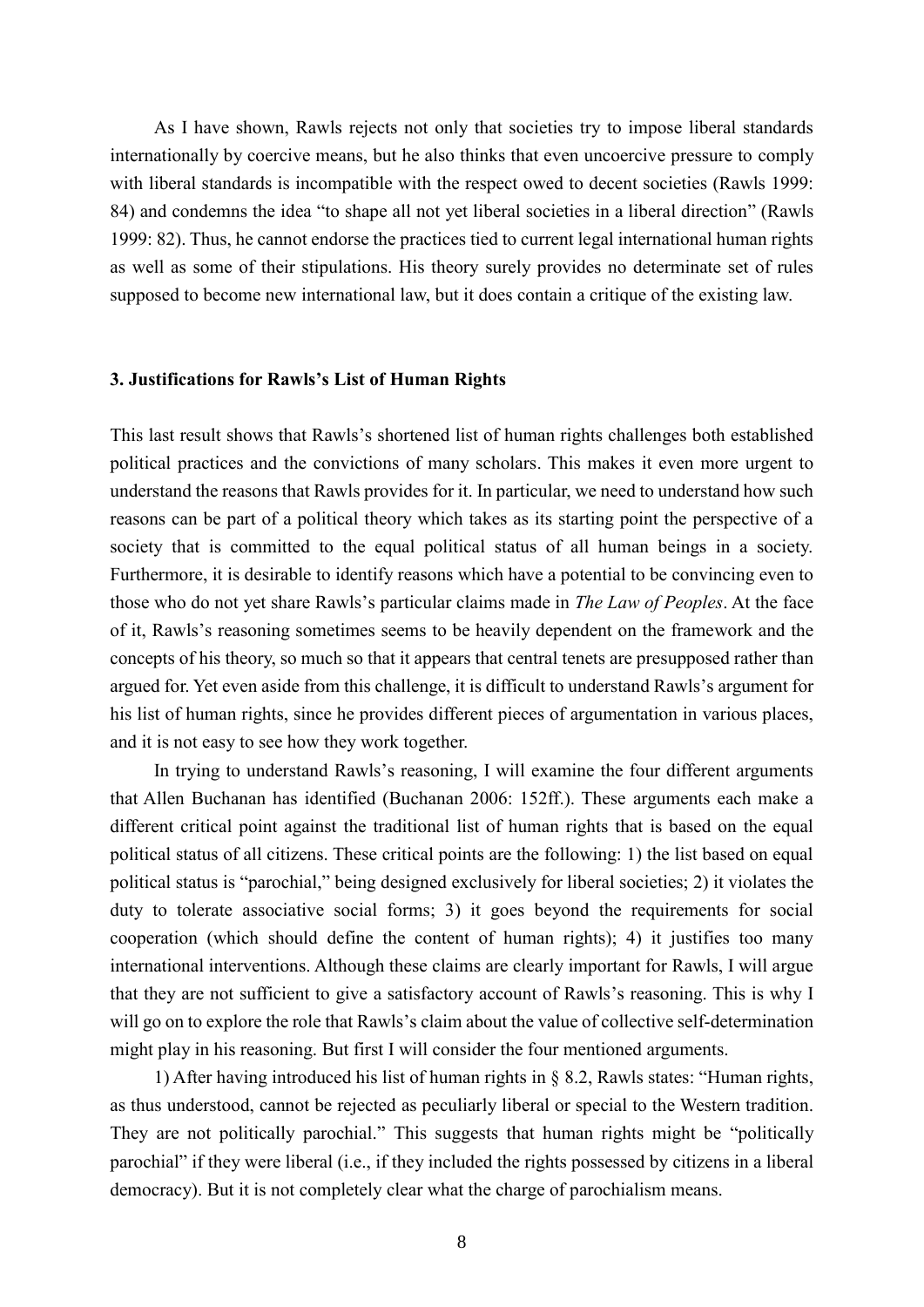Following the reference to "Western tradition", one might think that Rawls regards a norm as parochial if it has hitherto only been accepted within a certain political tradition, e.g. in Western societies. Thus, Rawls would take it to be wrong to require societies to conform to norms which are not based on their own political tradition. However, this cannot be Rawls's view because he thinks that all societies are required to respect human rights, regardless of their particular political traditions.

A more plausible interpretation of "parochialism" might be that it means to take a norm from one's own political tradition to be appropriate for the rest of the world *without adequate critical reflection*. On this interpretation, it is indeed parochial for a member of a liberal society to simply *assume* that all societies should follow liberal principles. In contrast, it is not parochial to come to such a judgment through an examination of the relevant reasons (for example, of the importance of all involved interests of individuals and collectives). As a consequence, it is not easy to determine whether a liberal conception of human rights is parochial or not. Such a judgment requires an extensive debate in which the relevant reasons for and against this conception are considered; it is not sufficient to consult the political traditions of different societies. As a result, the charge of "parochialism" cannot have a grounding role in the reasoning for the list of human rights; it is at best the result of such a reasoning.

2) According to Rawls, the decent hierarchical societies which have to be tolerated internationally have a special social form that he calls "associationist." As he explains, "the members of these societies are viewed in public life as members of different groups, and each group is represented in the legal system by a body in a decent consultation hierarchy" (Rawls 1999: 64). This has led Buchanan to conjecture that Rawls implies that in these societies "any characterization of the individual's good is irreducibly social" (Buchanan 2006: 157). Thus, Rawls might be taken to argue that in associationist societies with their conception of an individual's good, nonliberal political institutions are appropriate and that a list of human rights should reflect this fact.

However, this is probably not Rawls's argument since he acknowledges that the political institutions in an associationist society constitute an "injustice" (Rawls 1999: 62). Such a society "does not treat its own members reasonably or justly as free and equal citizens" (Rawls 1999: 83). Liberal peoples merely have reasons to accept these societies as equal partners in the international realm *despite* this injustice, but they do not have reasons to acknowledge that their institutions are ultimately appropriate for them.

That being said, a further explanation of why associationist societies are worthy of toleration is needed. Rawls sometimes seems to circumvent such an explanation by appealing to the intuitive judgment of the reader about "whether a decent people, as given by the criteria, is to be tolerated and accepted as a member in good standing of the Society of Peoples" (Rawls 1999: 67). However, given that Rawls's conception of international toleration is rather controversial among scholars, there does not seem to be any widely shared intuition on this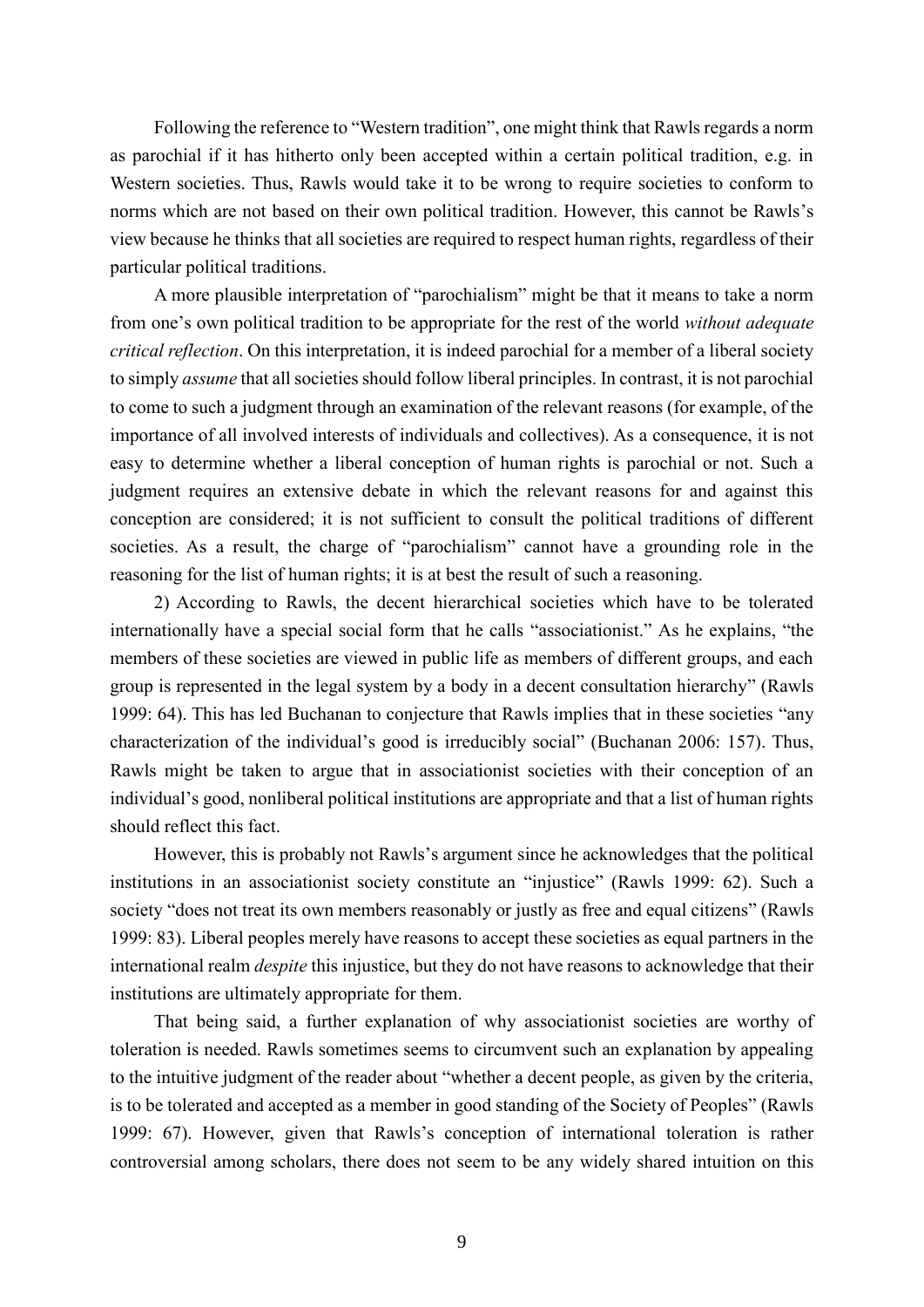question. In contrast, an explanation might be given by the fact that associationist societies are instances of social cooperation.

3) Rawls makes a strong connection between human rights and social cooperation. He writes: "What have come to be called human rights are recognized as necessary conditions of any system of social cooperation. When they are regularly violated, we have command by force, a slave system, and no cooperation of any kind" (Rawls 1999: 68). According to Freeman, this is the crucial idea for understanding Rawls's conception of human rights (Freeman 2007: 436). Social cooperation is highly important because it is central for our personal development, for the protection of our rights and for economic activity. Thus, it is understandable to secure it in the form of human rights. However, this argument does not explain why human rights should be *restricted* to the protection of social cooperation. It does not tell us why it would be bad to have a more comprehensive list of human rights than the list that is strictly necessary in order to protect social cooperation. The argument may play a role in explaining Rawls's list, but it cannot be the whole explanation.

4) The last argument has already been discussed above. A number of scholars take Rawls to argue that human rights have a special role in the international order: if they are violated, forceful interventions into this society are in principle permissible. If human rights had this role, this would indeed provide a strong reason to limit them to a short list, given the serious consequences of international interventions. I have argued that this interpretation is probably wrong: despite the appearance, Rawls does not think that all human rights violations justify forceful intervention (even if only in principle) because in his view the related principle of toleration requires accepting other peoples as "member in good standing" of a Society of Peoples and not just refraining from coercing them.

To conclude, the arguments I have discussed are not sufficient to provide a satisfactory account of the reasoning that underlies Rawls's list of human rights. Hence, there is good reason to search for additional elements in the text that can be used to reach a better understanding of this reasoning. In the following section I will explore the idea that Rawls's reference to the value of collective self-determination is such an element.

### **4. The Argument from Self-Determination of Peoples**

I want to arrive at an argument, based on the text, that establishes why liberal peoples ought to accept only Rawls's list of human rights as part of the Law of Peoples, instead of accepting a more comprehensive list based on the equal political status of all human beings in a society. I take for granted the central tenets of Rawls's approach: the principles of the Law of Peoples are decided in an original position in which peoples are represented, on the basis of the fundamental interests of peoples. These interests are "to protect their political independence and their free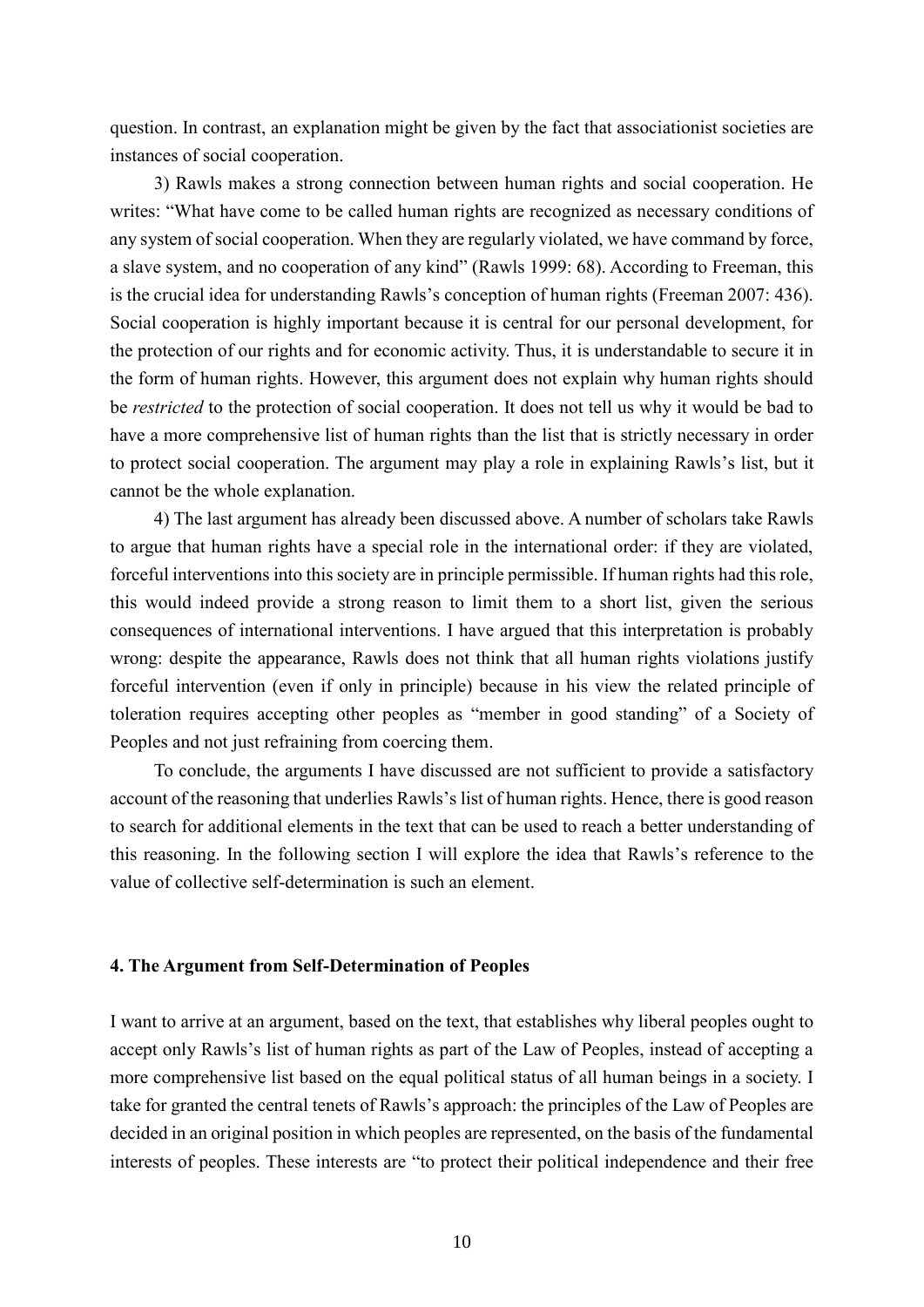culture with its civil liberties, to guarantee their security, territory, and the well-being of their citizens," as well as a "proper self-respect of themselves as a people" (Rawls 1999: 34).

As I want to show, an argument that meets these conditions can be based on the idea of the value of the self-determination of peoples.<sup>21</sup> Although Rawls does not explain this idea in detail, he refers to it in several passages. The first of these occurs in § 7.3 (repeated almost literally in § 15.4), which reads as follows:

It is surely, *ceteris paribus*, a good for individuals and associations to be attached to their particular culture and to take part in its common public and civic life. In this way political society is expressed and fulfilled. This is no small thing. It argues for preserving significant room for the idea of a people's self-determination [...] (Rawls 1999: 60).

Based on this passage and on his general account of peoples, a sketch of Rawls's argument for his list of human rights can be attempted. As he emphasizes, he conceives of peoples as having a "moral nature". This means that they have a "firm attachment to a political (moral) conception of right and justice" (Rawls 1999: 24). Consequently it is among their fundamental interests "to protect their political independence and their free culture with its civil liberties, to guarantee their security, territory, and the well-being of their citizens" (Rawls 1999: 34). Moreover, "[b]eyond these interests, a liberal people tries to assure reasonable justice for all its citizens and for all peoples" (Rawls 1999: 29). In other words, a liberal people is not only committed to securing its own liberal democratic institutions; it also regards these institutions as valuable for all peoples and thus to propagate them beyond their borders.

Nevertheless, Rawls assumes that there is a competing value that liberal peoples should recognize, namely the attachment of a people to its culture (which encompasses its political practices and institutions). This means that it is *prima facie* valuable for a people to participate in the political practices of his society even if these are not based on the equal status of all citizens. If there is widespread attachment to such nonliberal practices in a people, then this people is self-determined if it can continue to follow its established practices without interference from the outside.

So in developing a stance towards other peoples, liberal peoples should consider both their commitment to liberal democratic institutions and the self-determination of these peoples. These considerations have to be weighed against each other. Rawls thinks that the attachment of a people to its political practices can be so weighty as to make respect for the selfdetermination of another people more important than to propagate liberal democratic institutions.

However, there is a clear limit to the weight that respect for a people's self-determination can have. Since this respect rests on the assumption that it protects an important good of individuals of a people, it is not appropriate for a society whose political institutions do not protect the good of its members. Put differently, a people deserves only respect for its selfdetermination if it is a system of social cooperation. Rawls thinks that his list of human rights,

 $\overline{\phantom{a}}$ 

 $21$  Although this line of argument has often not received the attention it deserves, its importance is recognized by Macedo (2004), Maffettone (2015: 548ff.) and Nickel (2007: 100).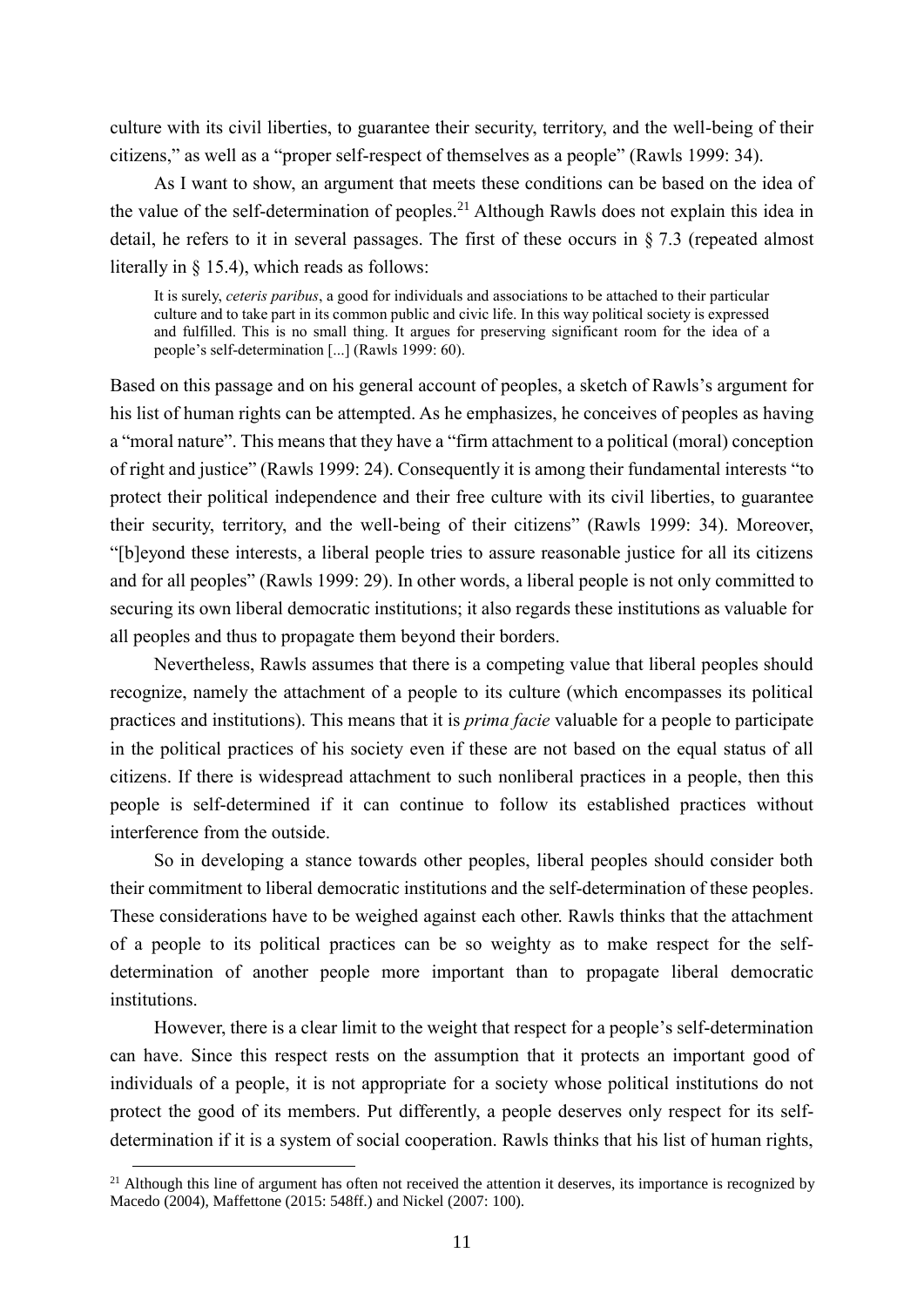in combination with the further criteria of decency, determines whether a society is such a system of social cooperation. Thus, a people only deserves respect for its self-determination if it protects the human rights (in Rawls's sense) of its members; so all peoples can be demanded to protect these rights.

Whether this argument is ultimately sound or not, it makes what the reasoning behind Rawls's list might be understandable. It explains how this list can be compatible with a general commitment to the equal status of all citizens. It does not appeal to idiosyncratic elements of his own theory, risking to make the reasoning circular. Instead, it appeals to a value that liberals can in principle consider, i.e. the attachment of individuals to their own political culture, which is postulated as constituting part of their good. Indeed, Joshua Cohen has argued, similarly to Rawls, that "the value of political self-determination itself recommends resistance to the idea that every political society has to meet the requirements of equal basic liberties" (Cohen 2006: 234).

To be sure, the value of self-determination, as presented by Rawls, is still controversial, and Rawls does not make much effort to explicitly back up his claim about it. Yet it might be justified by reference to his general conception of the agency of peoples that is fundamental to his approach. As Rawls emphasizes, he conceives of liberal democratic and decent peoples as agents in their own right (Rawls 1999:  $23$ ).<sup>22</sup> As such, they have fundamental interests with some moral weight, among which there are the protection of their "political independence" and their "receiving from other peoples a proper respect and recognition of their equality" (Rawls 1999: 34f.). Any sort of agency is only effective if the agent has a certain realm in which she can freely pursue her aims. Thus, the value of self-determination is already implicit in Rawls's conception of peoples.

Alternatively, the value of collective self-determination has been defended on the basis of the good of the members of a group in a variety of ways. Different scholars have argued that self-determination is valuable for the members of a group if they share the commitment to their political cooperation and accordingly to certain political ideals and institutions.<sup>23</sup> Since Rawls assumes that the members of decent hierarchical peoples are committed to their political institutions, an argument along these lines provides further support for his position.

## **5. Challenges for the Argument**

Even if the argument from self-determination can provide a justification for Rawls's list of human rights with a certain plausibility, it is not beyond criticism. In particular, I will highlight three difficulties with Rawls's argument.

 $\overline{\phantom{a}}$ 

<sup>22</sup> See Pettit (2006).

<sup>23</sup> For example, Levitov (2015: 8ff.), McMahan (1996: 9ff.), and Stilz (2016: 109ff.).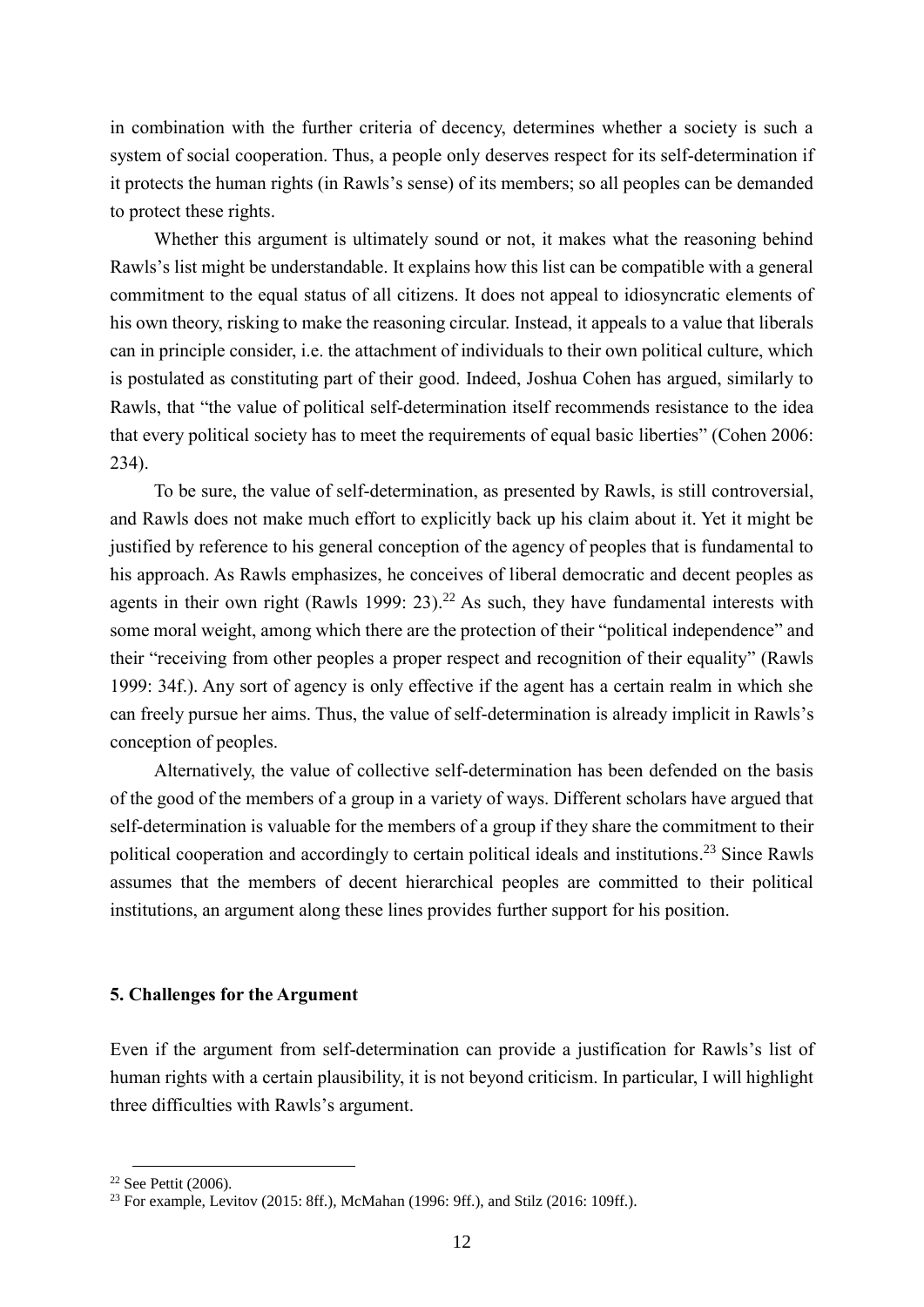These difficulties are again connected to the issue of coercion. The first one concerns the very meaning of the notion of self-determination of peoples. Usually this notion is understood as a claim to be free from coercive interference. For example, in international law, selfdetermination is associated with claims to statehood or to political autonomy. These claims include that other states should not coercively interfere into the political processes of the people, but they neither include nor entail such far-reaching claims as the prohibition of offering incentives in order to encourage internal change.<sup>24</sup> Scholars who discuss self-determination of peoples from the perspective of political philosophy most often take this meaning of the term for granted. For example, Daniel Philpott defends the claim that "self-determining peoples should be emancipated from outside control" (Philpott 1995: 352).<sup>25</sup>

In contrast, Rawls needs to associate the term with more demanding claims. As we have seen, Rawls insists that the duties of liberal peoples towards others go beyond refraining from coercive interferences. Since the notion of self-determination is supposed to justify this claim, he must hold that the self-determination of a people is violated already when it is confronted with soft forms of international pressure to make its political institutions more liberal, such as being offered incentives.

As a consequence, the bar for the justification of Rawls's claim about the value of selfdetermination raises considerably. The claim that peoples that fulfill certain standards should be free from coercive interference of others may enjoy wide support, but Rawls needs to defend a far more controversial claim: peoples that fulfill these standards should not even be confronted with certain forms of non-coercive pressure to adopt higher standards; in particular, other peoples should not create the impression that they are required to adopt these higher standards.

The difference between these two claims is sometimes neglected, both by Rawls himself and by those who defend his argument. Rawls justifies his position by stating that "[d]ecent societies should have the opportunity to decide their future for themselves" (Rawls 1999: 85). This claim is echoed by Macedo when he argues that "[c]itizens of countries that are capable of decently conducting their own affairs do not want to be deprived of their political independence" (Macedo 2004: 1730). In these statements, the references to decision-making power and to political independence understate the claim that is needed in order to support Rawls's position.

A second difficulty with the argument concerns the status of the norms of the Law of Peoples, as compared to the status of the norms of actual international law. The way in which Rawls describes the norms of the Law of Peoples seems to leave no place for the role that

 $24$  According to Cassese (1995: 319), the principle of self-determination has been recognized in international law mainly as a norm against colonialism, as a ban on foreign military occupation and as a standard requiring that racial groups be given full access to government.

<sup>&</sup>lt;sup>25</sup> See also, among others, Archibugi (2003: 493), Jones (2018: 453), and Stilz (2016: 99). Banai (2015: 31) interprets self-determination quite differently, emphasizing the requirement of domestic inclusiveness of political power, which entails in her view that the larger public should not be deprived of economic opportunities. A discussion of this view would be beyond the topic of this chapter; however, such a view is likely to legitimize more international interference into the political and economic affairs of states.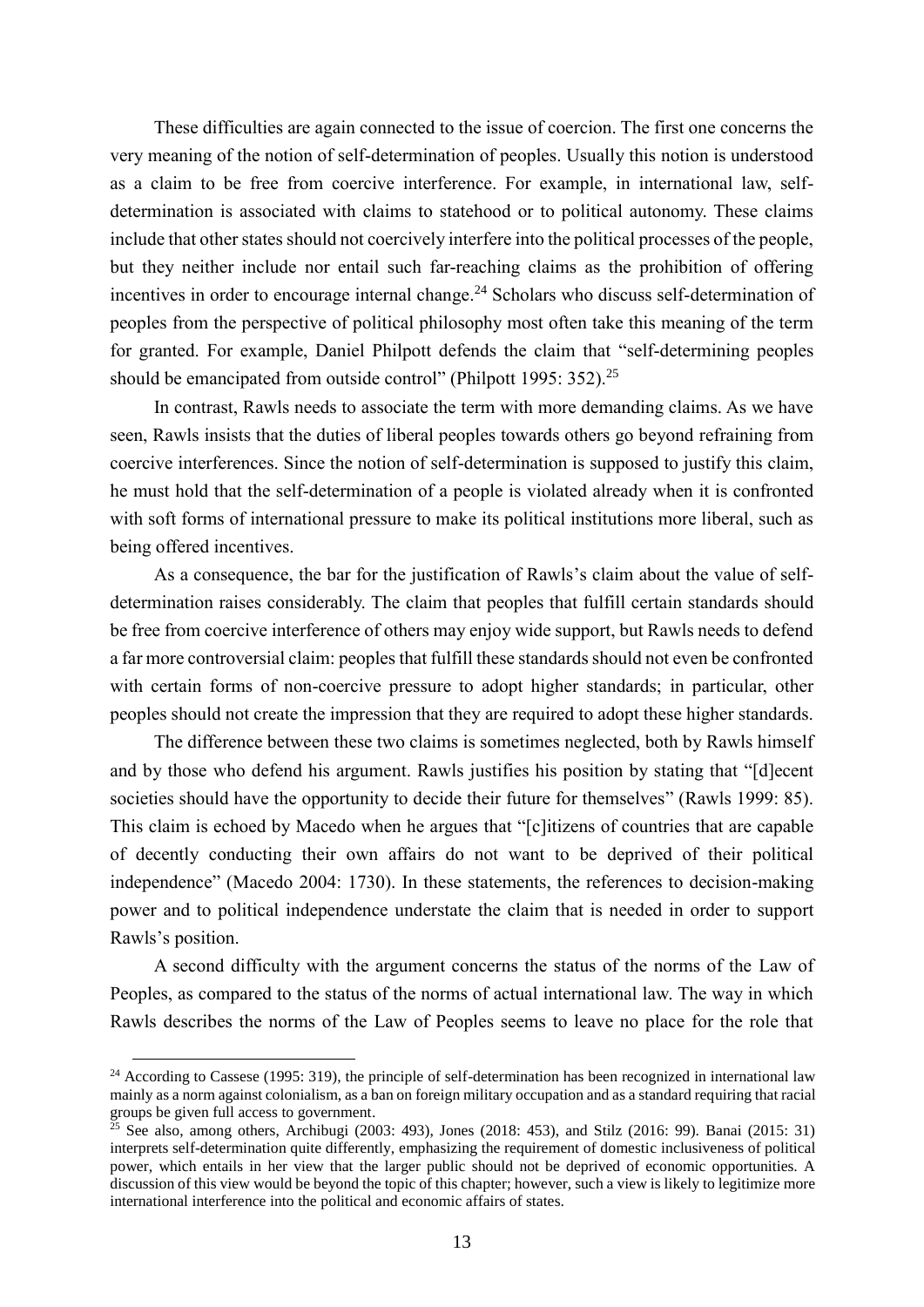human rights play in current politics. As has already been argued, Rawls often presupposes that all norms which certain societies try to establish in the international sphere are coercive. For example, he states that "[l]iberal peoples must try to encourage decent peoples and not frustrate their vitality by coercively insisting that all societies be liberal" (Rawls 1999: 62). Norms which are based on the Law of Peoples generally justify intervention into societies; any other interaction in support of norms without intervention can only originate from private citizens: "In political liberalism we must distinguish between, first, the political case for intervention based on the public reason of the Law of Peoples and, second, the moral and religious case based on citizens' comprehensive doctrines" (Rawls 1999: 84).

However, the system of international legal human rights, as it has evolved since 1945, falls in between these two categories. On the one hand, it rests on the support of states and clearly expresses their official view that these rights should be universally recognized, as is apparent, for example, from the reference to the "equal and inalienable rights of all members of the human family" in the preamble of the ICCPR. On the other hand, human rights are generally conceived as not being enforceable against a state by coercive action of the international community. Exceptions to this rule only concern the gravest human rights violations, not violations of those human rights that Rawls (partly) rejects, such as the prohibition of discrimination or freedom of speech.<sup>26</sup>

So it seems that Rawls's framework does not even offer the possibility to give a correct description of international legal human rights in their current form. Due to this defect, Rawls tends to interpret them in a way which is biased against them. This problem is repeated by Freeman when he asks rhetorically: "Is it reasonable to expect well-ordered decent societies to conform to all the liberal egalitarian norms of constitutional democracy as a condition of peaceable co-existence and cooperation with them […]?" (Freeman 2007: 431). This rhetorical question attacks a straw man, since neither the international practice nor Rawls's prominent critics regard the violation of liberal human rights as a reason to go to war; thus neither understands these rights "as a condition of peaceable co-existence".

The final difficulty with Rawls's argument concerns the way in which it balances conflicting values. First of all, it is important to see that the argument fundamentally rests on the balancing of different considerations, not on the simple subordination of a case under a principle.<sup>27</sup> In particular, the argument balances the attachment of citizens to their political culture against the commitment of liberal peoples to their view of justice. However, following the logic of this argument, it is necessary to spell out more explicitly the two sides of the

<sup>&</sup>lt;sup>26</sup> Under Chapter VII of the UN Charter, the UN Security Council may enact economic sanctions and the use of force in the case of "threat to the peace, breach of the peace, or act of aggression." This rule has been interpreted to cover interventions with the aim of ending an "existing or potential humanitarian catastrophe", cf. Zifcak (2010: 508). Beyond this rule, the Responsibility to Protect doctrine, whose legal status is still disputed, legitimizes military interventions as a last resort when a state manifestly fails to protect its population against genocide, war crimes, ethnic cleansing, and crimes against humanity. For a defense of the doctrine, see Evans (2008).

 $27$  Maffettone (2015) argues forcefully for this point.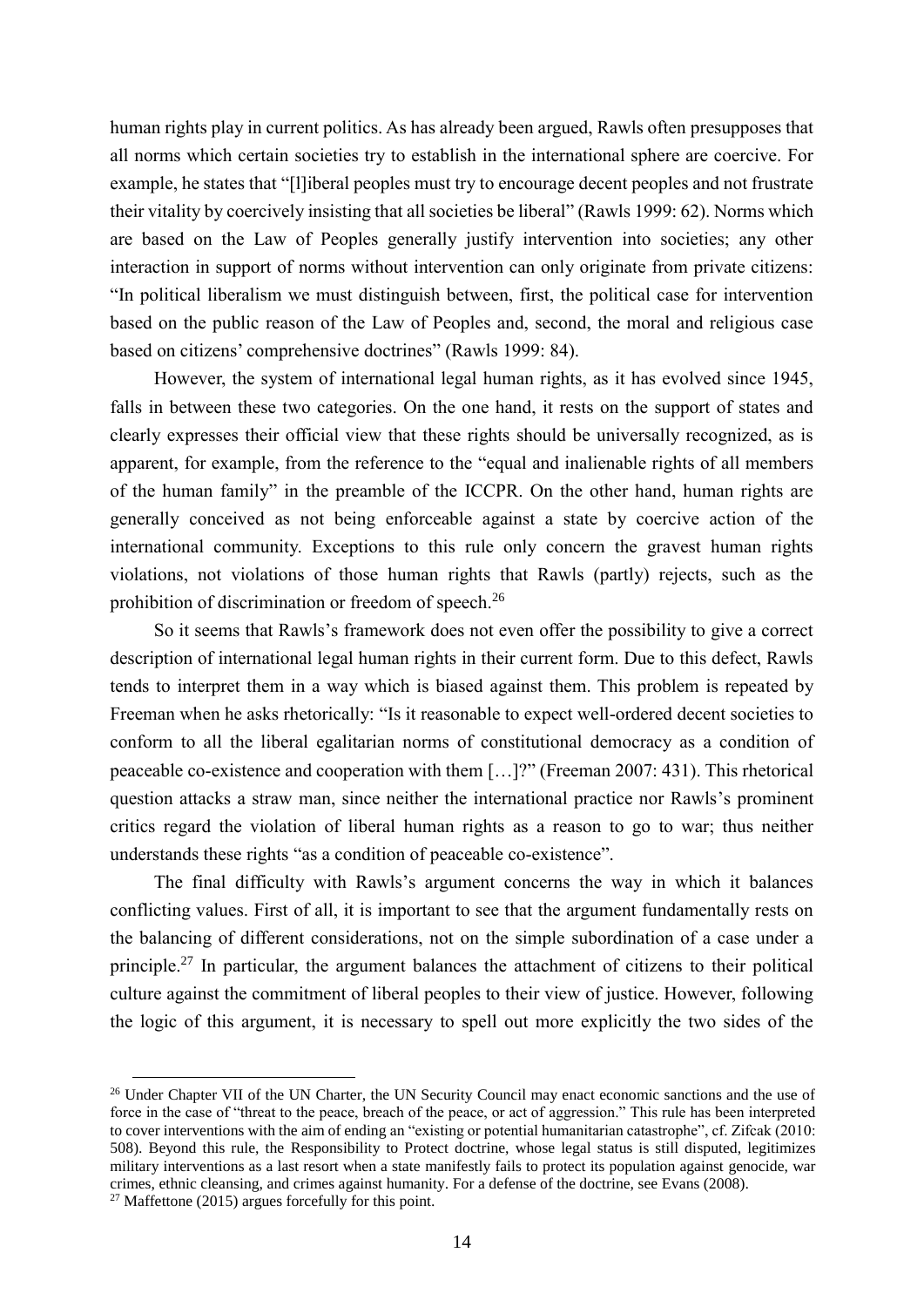balance: the goods that are at stake and the extent to which they are promoted or endangered by a decision.

On one side, counting in favor of Rawls's shortened list of human rights, is the fact that the members of decent peoples are "attached to their particular culture" (Rawls 1999: 61).<sup>28</sup> This also holds for minorities which do not enjoy a fully equal political status. According to Rawls, it is realistic to assume that there can be societies in which such minorities are "loyal subjects of society" (Rawls 1999: 76). Rawls also tells us that a requirement to be liberal "may wound the self-respect of decent nonliberal peoples as peoples, as well as their individual members, and may lead to great bitterness and resentment" (Rawls 1999: 61). These statements express empirical assumptions which may be debatable, but I will accept them for the sake of argument and thus acknowledge that the attachment of persons to their political culture may ground a claim to self-determination of a society. However, Rawls seems to overstate the extent to which self-determination is endangered by a more expansive list of human rights. As already discussed, it is misleading to conceptualize the human rights in question as coercive norms. In actual practice, violations of these rights lead at best to a limited amount of pressure on the state by other states or international organizations. The society retains the factual possibility to continue its policies and thus to be self-determined. This fact is somewhat obscured by Maffettone when he argues that liberal societies, out of concern for their self-determination, would not prescribe, as a principle of the Law of Peoples, the basic constitutional liberties that are covered by the first principle of justice as fairness. He writes: "If they did, the way in which these rights are implemented, the interpretation of their concrete meaning and how they are entrenched in the domestic constitution of a liberal people, would all be turned into matters of international concern and partially removed from the democratic process of each liberal people" (Maffettone 2015: 549). He is right insofar as other states would indeed be concerned with the interpretation of these rights, but it is important to emphasize that each state can retain effective control over their implementation on its territory.<sup>29</sup>

On the other side of the balance, there is the commitment of a liberal society to the principles of justice that it affirms. According to Rawls, this means that a liberal society does not only want to protect its own liberal institutions, but also tries to ensure these institutions for others. However, it is difficult to say how strong the commitment to ensure justice for other peoples is. Presumably it has a lower priority than the commitment to its own institutions and thus may be outweighed more easily by other considerations. Yet we should also consider the commitment to protect one's own liberal institutions. Liberal institutions may be threatened

<sup>&</sup>lt;sup>28</sup> One can make the case, as does Maffettone (2015: 546ff.), that an argument from self-determination applies already to the first stage of the original position in which only liberal societies are represented. However, I have followed the argument as presented by Rawls, which is situated at the second stage.

<sup>&</sup>lt;sup>29</sup> To be sure, international courts such as the European Court of Human Rights may interfere in domestic democratic processes. However, not all states are subject to the jurisdiction of such a regional human rights court, and it is a further question, not to be discussed here, whether the acceptance of human rights should necessarily be accompanied by the judicial oversight of such a court. Furthermore, when such a court is confronted with a state's refusal to implement its decision, the court's powers remain limited.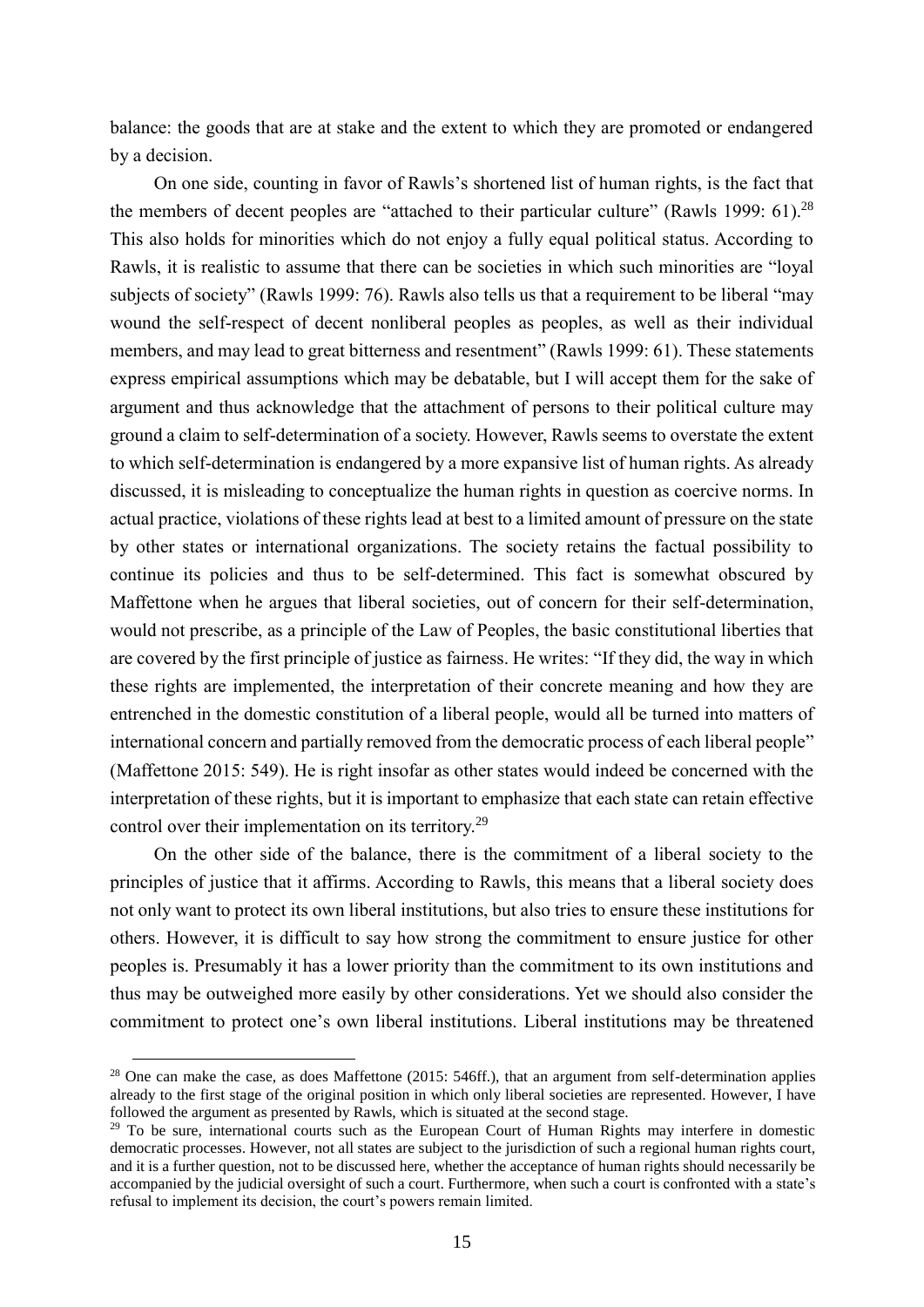from the inside of the society when anti-liberal forces come to power in democratic procedures. Although the main defense against this threat must surely come from agents within the society, a liberal society might well decide that a measure of outside pressure would be helpful in such a situation and preemptively agree to a certain international oversight over its liberal norms. Maffettone objects against this reasoning that it mixes considerations of ideal and non-ideal theory in a way that Rawls's theory does not permit (Maffettone 2015: 547). However, one should note that the reasoning assumes that the liberal peoples which choose a principle are fully committed to comply with it; they aim at protecting themselves against a potential and foreseeable harm. Thus, it is less clear that the reasoning makes use of considerations which have to be treated in non-ideal theory.

In sum, the balance of considerations appears to be less clearly in favor of Rawls's shortened list of human rights than Rawls affirms. Indeed, one might well argue that the balance is now in favor of a more expansive list of rights, based on the idea of the equal political status of all members of a society: the extent to which this more expansive set of rights endangers interests of peoples is rather small because the rights may usually not be enforced internationally in a coercive way, whereas liberal societies may have a reason to protect their institutions against dangers from within. However, it is difficult to compare the elements on both sides of the balance. Thus, it is hard to argue that the reasons for the more expansive set of human rights *must* be weightier. Yet it is at least equally hard to argue that the reasons for Rawls's list *must* be weightier. As a result, the argument shows at best that it is not unreasonable to draw the balance in the way that Rawls does, but fails to establish that it is unreasonable to support a more demanding list of human rights than Rawls's list.

### **6. Conclusion**

I have argued that Rawls's text contains conflicting accounts of the coerciveness of the norms of the Law of Peoples, in particular of human rights. Resolving these tensions is necessary for getting a clear picture of his arguments. I have also argued that there is evidence to prefer the view that some requirements of the Law of Peoples, among which there are certain human rights, are not coercive norms in the international realm. However, this has serious implications for the interpretation of concepts such as the self-determination of peoples and for the evaluation of Rawls's argument. As a consequence, the balance of considerations on which this argument rests might well shift, making Rawls's case against certain human rights weaker than a number of scholars think.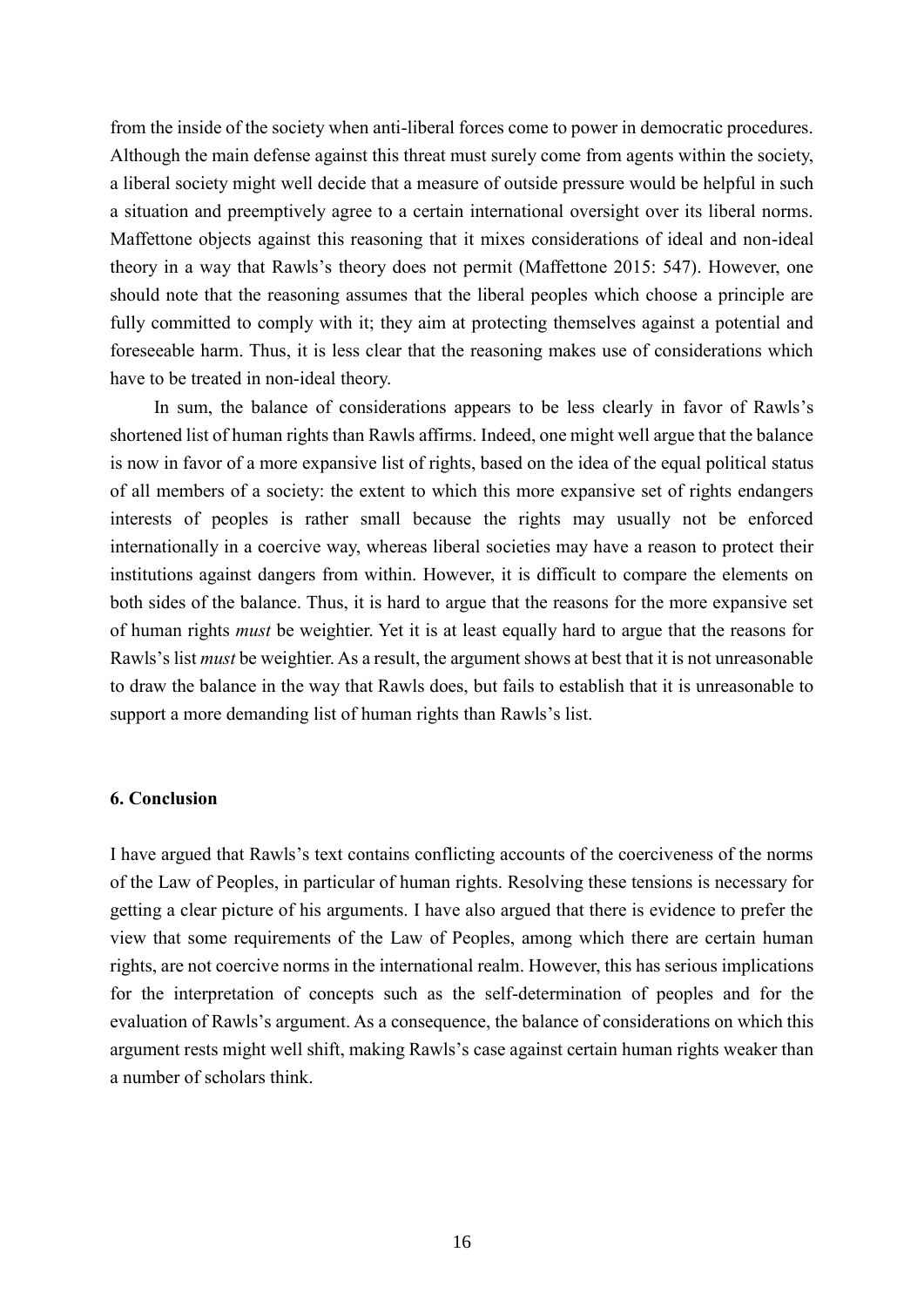### **References**

- Archibugi, D. (2003): "A Critical Analysis of the Self-Determination of Peoples: A Cosmopolitan Perspective," in *Constellations* 10, pp. 488–505.
- Banai, A. (2015): "Freedom Beyond the Threshold: Self-Determination, Sovereignty, and Global Justice," in *Ethics & Global Politics* 8, pp. 21–41.
- Beitz, C.R. (2000): "Rawls's Law of Peoples," in *Ethics* 110, pp. 669–696.
- Beitz, C.R. (2009): *The Idea of Human Rights*, Oxford University Press, Oxford.
- Buchanan, A. (2004): *Justice, Legitimacy, and Self-Determination. Moral Foundations for International Law,* Oxford University Press, Oxford.
- Buchanan, A. (2006): "Taking the Human out of Human Rights," in Martin, R./Reidy, D.A. (eds.), *Rawls's Law of Peoples. A Realistic Utopia?*, Blackwell, Malden, pp. 150–168.
- Buchanan, A. (2013): *The Heart of Human Rights*, Oxford University Press, Oxford.
- Carrillo Salcedo, J. A. (1997): "Reflections on the Existence of a Hierarchy of Norms in International Law," in *European Journal of International Law* 8, pp. 583–595.
- Cassese, A. (1995): *Self-determination of Peoples. A Legal Reappraisal*, Cambridge University Press, Cambridge.
- Cassese, A. (2005): *International Law,* Second Edition, Oxford University Press, Oxford.
- Chenwi, L. (2022): "Human Rights-Based Approaches to Development Assistance and Policies," in Gibney, M./Erdem Türkelli, G./Krajewski, M./Vandenhole, W. (eds.), *The Routledge Handbook on Extraterritorial Human Rights Obligations*, Routledge, Abingdon/New York, pp. 213–225.
- Cohen, J. (2006): "Is There a Human Right to Democracy?" in Synopwich, C. (ed.), *The Egalitarian Conscience. Essays in Honor of G.A. Cohen,* Oxford University Press, Oxford, pp. 226–248.
- Evans, G. (2008): *The Responsibility to Protect: Ending Mass Atrocity Crimes Once and for All*, The Brookings Institution Press, Washington DC.
- Freeman, S. (2007): *Rawls*, Routledge, London/New York.
- Jones, P. (2018): "Human Rights and Collective Self-Determination," in Edison, A. (ed.), *Human Rights: Moral or Political?*, Oxford University Press, Oxford, pp. 441–459.
- Levitov, A. (2015): "Human rights, self-determination, and external legitimacy," in *Politics, Philosophy and Economics* 14, pp. 291–315.
- McMahan, J. (1996): "Intervention and Collective Self-Determination," in *Ethics & International Affairs* 10, pp. 1–24.
- Macedo, S. (2004): "What Self-Governing Peoples Owe to One Another: Universalism, Diversity, and *The Law of Peoples*," in *Fordham Law Review* 72, pp. 1721–1738.
- Maffettone, P. (2015): "Toleration, decency and self-determination in *The Law of Peoples*," in *Philosophy and Social Criticism* 41, pp. 537–556.
- Nelson, P.J/Dorsey, E. (2018): "Who practices rights-based development? A progress report on work at the nexus of human rights and development," in *World Development* 104, pp. 97– 107.